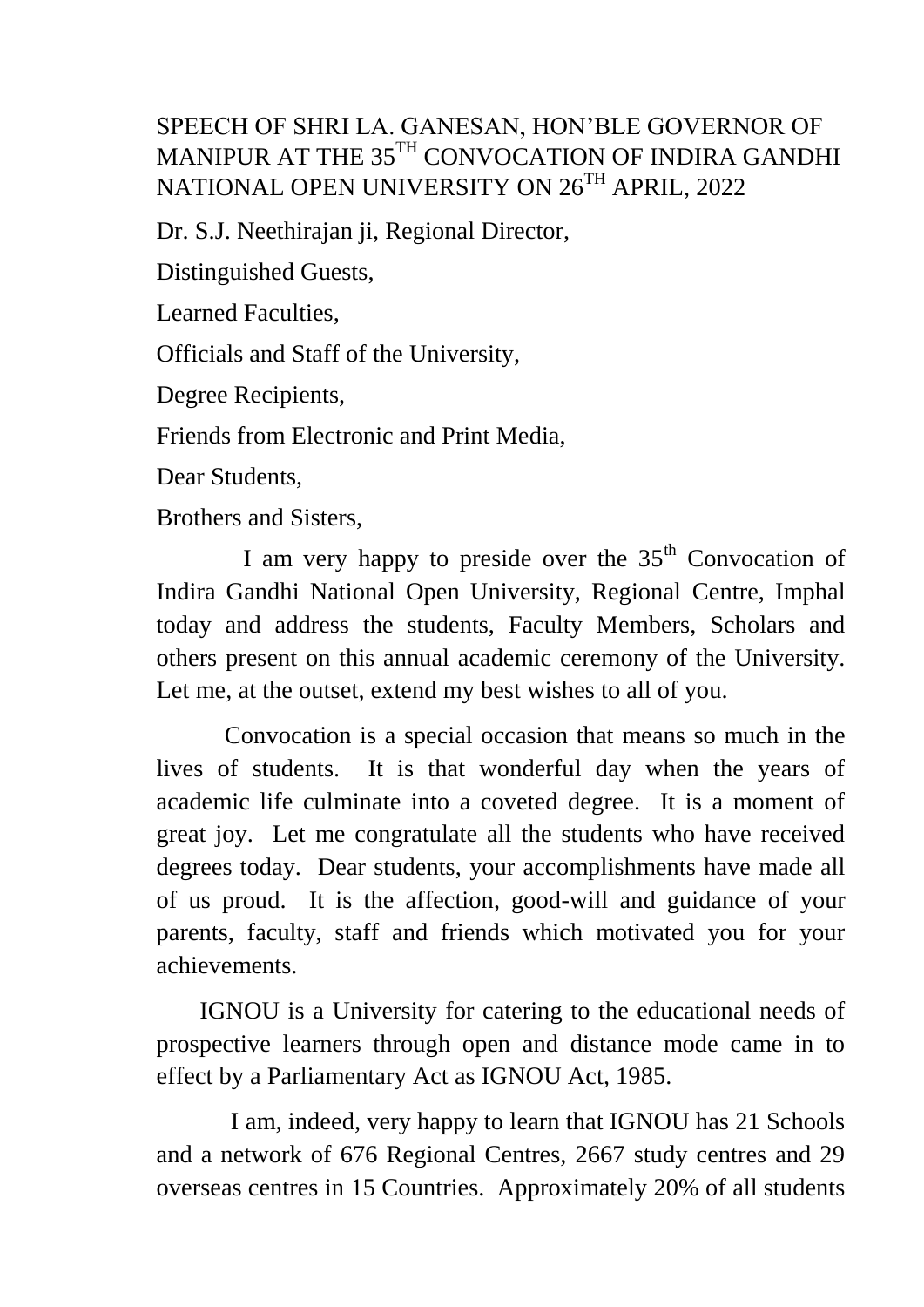enrolled in Higher Education in India are enrolled with IGNOU. It offers academic courses as Degrees, Diplomas, Post-graduate Diplomas and Certificate Programmes.

 It is commendable and praiseworthy that the University is providing affordable education to the under privileged students, reaches the door steps of the learners with its excellent student support system. IGNOU offers free education to jail inmates. During this pandemic period IGNOU played an exemplary role by conducting the examination in the off-line mode following all precautionary measures recommended by the Government of India.

 It is also gratifying to note that IGNOU has opened three study centres recently at Moreh, Kakching and Thoubal. The study centre, particularly at Moreh serves the educational need of International students since the town being located on the International Border with Myanmar. Thus, IGNOU Regional Centre, Imphal is serving the State as well as internationally also.

 Convocation marks an ending to academic life but it also marks a new beginning. As you step out from the comfort zone of the University, remember that the challenge ahead of you is quite big, but never bigger than your intrinsic worth properly explored. To excel on your new path, you need to pursue the excitement of intellectual curiosity. Overcoming difficulties will make you better. I am sure, your education has made you capable of entering a field which is at the centre of our country's economy. I am confident that you will deliver with sincerity, industry and dedication. I wish you all the very best.

 The youth are the engine of growth. They are to be equipped with knowledge, skill, wisdom and dedication and encouraged to come up with innovative ideas to find solution to every problem. We are one of the youngest nations in the world with around 65 per cent of our population under the age of 35. Our vision should be to make IGNOU a world-class University.